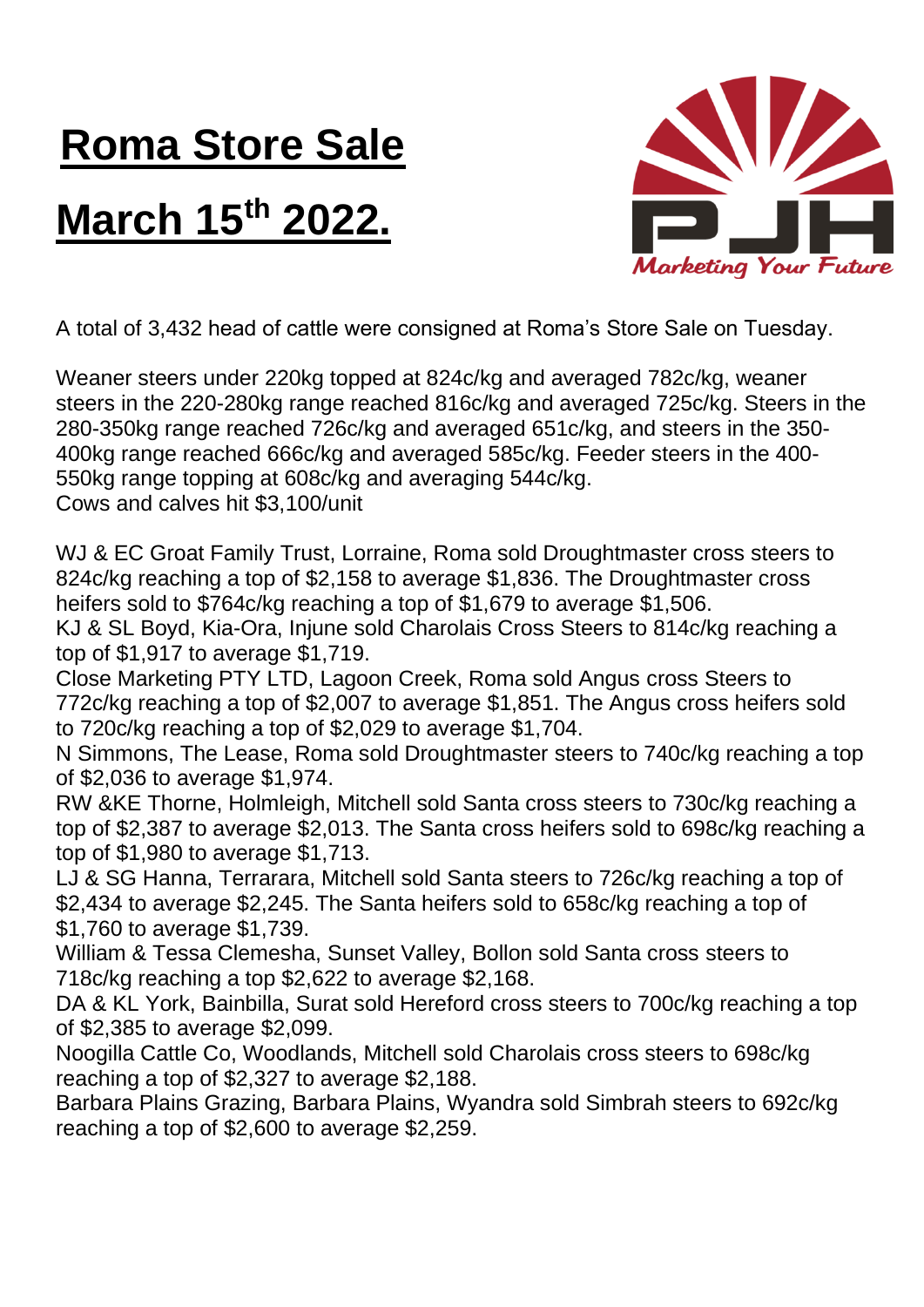Burunga P/L, Burunga, Wandoan sold Charolais cross steers to 688c/kg reaching a top of \$2,511 reaching a top of \$2,238.

BV Rolfe, Nindinna, Roma sold Charolais cross steers to 660c/kg reaching a top of \$2,451 to average \$2,185. The Charolais cross heifers sold to 642c/kg reaching a top of \$2,123 to average \$1,998.

Davidson Livestock Pty Ltd, Cheshire, Tambo sold Angus cross steers to 656c/kg reaching a top of \$2,057 to average \$2,056. The Angus cross heifers sold to 670c/kg reaching a top of \$2,280 to average \$2,076.

Laurie Sheahan, Minderoo, Roma sold Hereford cross steers to 638c/kg reaching a top of \$2,423 to average \$1,988.

AJ & SJ Smith, Openbah, St George sold Simmental cross steers sold to 634c/kg reaching a top of \$2,484 to average \$2,285. The Simmental cross heifers sold to 632c/kg reaching a top \$2,254 to average \$2,178.

Tony Purcell, Chain of Holes, Mitchell sold Angus cross steers to 624c/kg reaching a top of \$2,375 to average \$2,127.

TW & AJ Bowen, Wylpena, Mitchell sold Santa cross steers to 622c/kg reaching a top of \$2,605 to average \$2,434.

Gallipoli Cattle Co, Gallipoli, Injune sold Charbray steers to 590c/kg reaching a top of \$2,360 to average \$2,360.

Keddstock Pty Ltd, Moongool, Yuleba sold Charolais cross steers to 458c/kg reaching a top of \$3,336 to average \$2,825. The Charolais cross heifers sold to 480c/kg reaching a top of \$2,490 to average \$2,403.

LR & SE Laycock, Cedars, Injune sold Charbray steers to 453c/kg reaching a top of \$2,801 to average \$2,668.

Heifers under 220kg topped at 764c/kg and averaged 731c/kg, while heifers in the 220-280kg range topped at 720c/kg and averaged 648c/kg. Heifers in the 280- 350kg range topped at 670c/kg, averaging 573c/kg. Heifers in the 350-450kg range topped at 608c/kg, averaging 507c/kg.

Audrey Bell, Alcurah creek, Roma sold Charolais cross heifers to 640c/kg reaching a top of \$1,813 to average \$1,781.

SC & TC Bond, Borromore, Roma sold Simmental cross heifers to 616c/kg reaching a top of \$2,095 to average \$2,095.

Maunder Pastoral Co, Benbow, Wallumbilla sold Charolais heifers to 510c/kg reaching a top of \$2,169 to average \$2,138.

## *NEXT STORE SALE IS 22nd MARCH PJH SELL 5 th POSITION*